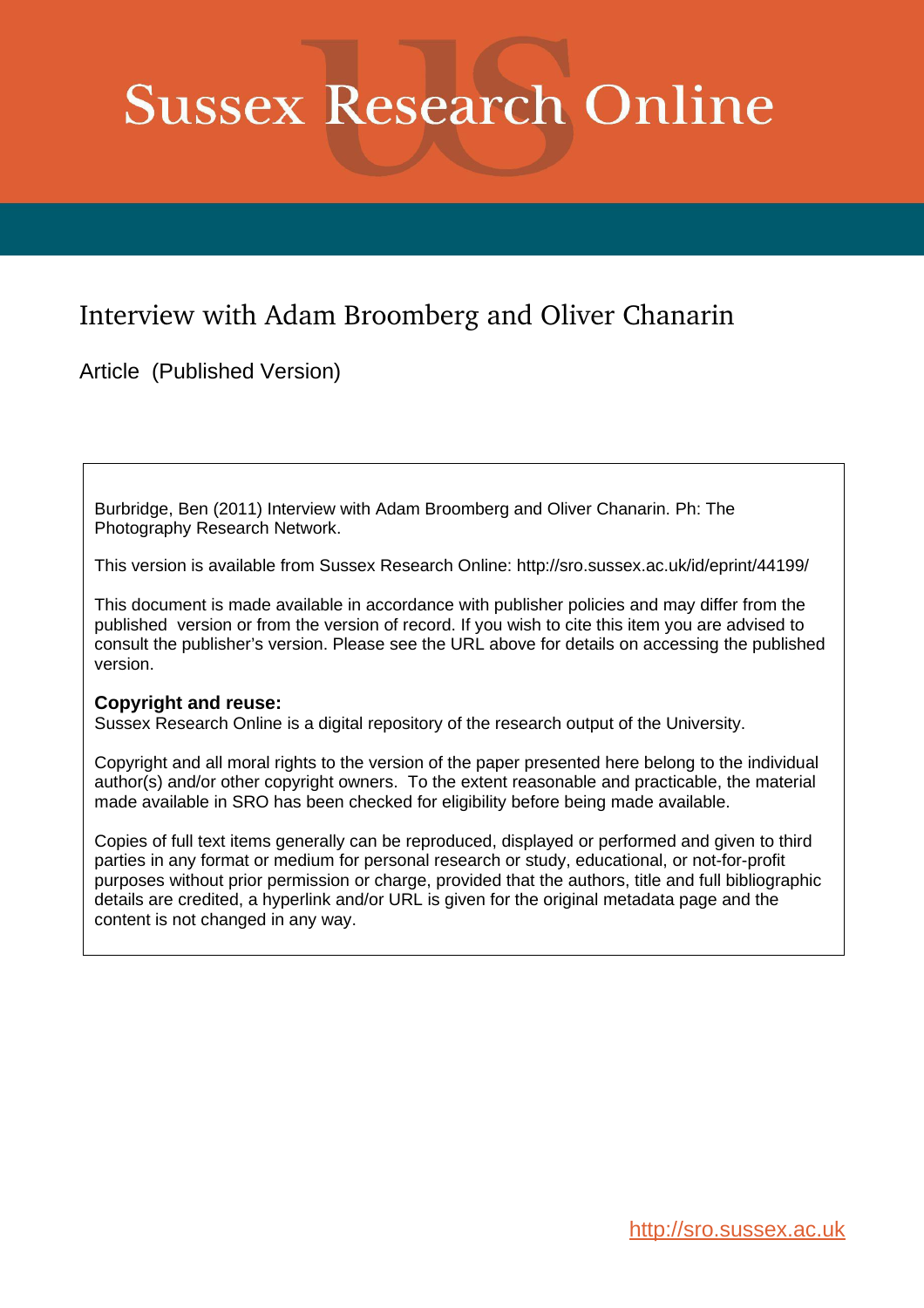## Ph The Postgraduate Photography Research Network

### **Interview with Adam Broomberg and Oliver Chanarin**

Posted by Ben [Burbridge](http://ph-research.co.uk/?author=1) on Wednesday, September 7, 2011 · Leave a [Comment](http://ph-research.co.uk/?p=736#comments)

*I conducted the interview below with artists Adam Broomberg and Oliver Chanarin in November 2009 as part of my Ph.D. research. While I was particularly interested in the relationship of their work to earlier instrumental uses of photography, specifically within nineteenth-century science, the conversation touched* upon a range of topics. Images from all the projects discussed can be viewed on the artists' website: *[www.choppedliver.info](http://www.choppedliver.info)*

**BB** I wondered if we could speak first of all about your project *Trust*, and what you set out to record in those photographs?

**OC** When we started working on *Trust*, we didn't see them as portraits. We saw each picture as a piece of an argument about the photographic gaze. We didn't really speak to those people, we didn't ask them their names. It was a very cold, objective attempt to record the effects of…

**AB** These outside stimuli.

**OC** But it was also self-conscious. It was playing with that scientific language, the way each of them were photographed in a very similar way. The way we showed them at the Hasselblad was as this long strip…

**AB** Which again, plays with that comparative scientific language.

**BB** What size did you print them?

**OC** We made the heads life-sized.

**BB** And in terms of the practicalities of actually making the work, were you drawn to particular people or was it more what they were doing that was important?

**OC** It was first of all what they were doing. We thought about activities that involved almost out of body experiences within very ordinary environments.

**AB** Activities that engaged the person to the extent that they couldn't be present for the photographic moment. So we would ask permission, but because the outside stimulus was so strong they were unable to engage with us. That was the kind of pre-requiem for defining the environment.

**OC** Then there was casting involved.

**AB** We'd look at things like bone structure or whatever, and then the degree to which they looked absorbed in the picture became the main consideration in the editing process.

**OC** Even if they weren't absorbed.

**BB** In her introductory essay in the book, Val Williams quotes your working notes, and the fact that you suggested that getting consent from these people was essential for you.

**OC** Yes. The person gives their consent and then they're immediately robbed as, when we take the photograph, they are unable to contain themselves. I think we've always been really concerned with that, even when we were working with *Colours* and doing the *Ghetto* work, we were always quite perplexed by people who agreed to be photographed. You would go to somebody and ask if you could take their picture and we would expect them to say no, because why would you say yes? We've often spoken about Janet Malcolm and her book *The Journalist and the Murderer*, where the relationship between the journalist and the subject is so fraught, and it is perplexing to her why people speak to her in the first place, and I think that in a way we've transposed that onto photography.

**AB** There's a little film we did as part of that *Trust* work. Towards the end of the book there are people who are under general anesthetic – which in a sense is the ultimate degree of external stimulus, or the opposite.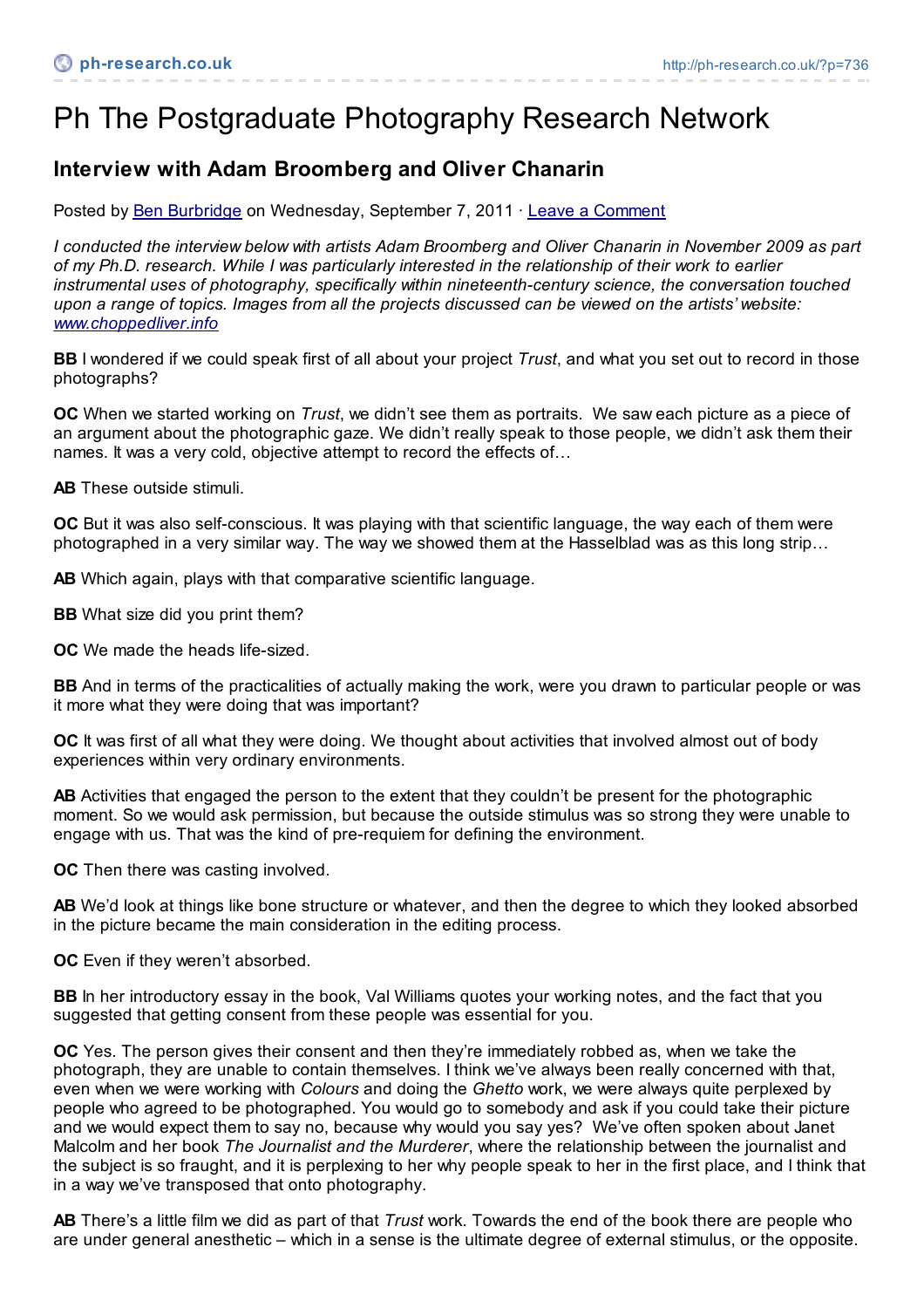So we set up a film camera above the operating table, and we asked people to engage with the camera up to the point when they go under, so you witness this person disengaging.

**OC** It was amazing that experience, because we ended up sitting with the patient before they went into the operation for quite a long time, they had this pre-med, which would just sort of relax them, and then they would start talking to us. We would be left alone with these patients, sometimes for hours, and there was this one guy who we made the film about. He was speaking in an English, or London, accent, then he had his pre-med and this changed to an Irish accent, then gradually as the conversation moved on and he became more and more medicated, he started speaking in a kind of Indian accent, and we realized that as he was going under and becoming more and more vulnerable, the archaeology of his life was slowly being exposed.

**AB** I think this idea of consent is crucial to so much of our work. This was our first experience of being a part of the power structure, because we would be dressed up in our green doctor's clothes and the only thing we would take in to the theatre with us was a camera. So immediately there was this assumption that because we had permission from the hierarchy of the hospital, we were part of the authority, so people gave us permission, I would assume, more readily.

That experience was very similar to all the work we made for *Ghetto*, visiting those gated communities, because once you have permission to go in and have the camera as a kind of prop, it links you immediately with authority…

**OC** In the hospital, I remember that, when we shot this, not one person said no, and we photographed about twenty or thirty people under anesthetic.

AB People hardly say no to anything in a hospital, like 'can I come and stick a tube up your penis?'

**OC** The patients had given responsibility for themselves over to the institution. Something similar happens when a person has a camera. A person absolves themselves and says 'What do you want me to do?' How do you want me to look?' That's the power relationship, and Malcolm argues that that happens with journalists too.

**AB** I think that's very true of *Ghetto*. We were semi-self-conscious about choosing places where power functions in a pronounced way. The history of photography in those places is one of surveillance and asserting power, right? So we went in and tried to upset that, often through the writing and the people we collaborated with. I think the writing's crucial. Because if you took some of those images we took back then and made them black and white, they'd look like nineteenth-century ethnography.

**OC** We both said that we wanted to try and undermine this anthropological perspective, but actually the kind of interviewing which we did was also in the vein of anthropological field studies.

**AB** But I think the broader writing was questioning who was in power, and how it worked. And we would always look for the complexity of a situation, rather than narrowing down or simplifying it.

**BB** There seems to be visual strategies as well, that attempt to undermine a sense of the straightforwardly documentary – it's not just image and text. There are pairings of images that seem to self-consciously reflect on photography's more instrumental functions. The refugee camp for example, where you have the passport photos next to the group portrait, which are two completely different forms of photography – one showing the boys as interacting social agents, the other completely objectifying. There seem to be various visual strategies aimed at that kind of undercutting of a straightforward documentary mode.

**OC** The other language that was influential was crime photography. This idea of the photograph as evidence. You look at some of the photographs we made in the prison, like the one of the shoe: it's positioned in the middle of the frame, the light is very even, and it's very much a reference to this image as a kind of evidence.

AB It's a caricature of that language. It's similar to ethnographic imagery. You put the person in the centre of the frame, there's no artifice, there's no tweaking…

**BB** It suggests transparency...

**AB** It *suggests* transparency.

**OC** I think the image in *Fig.* of the one meter rule is a great example of a similar thing. The purpose of this thing is obviously to give scale, but if you photograph it, it becomes nonsensical in those terms.

**BB** I think it's interesting to read *Fig.* in relation to *Ghetto*, because *Fig.* seems like a recognition on your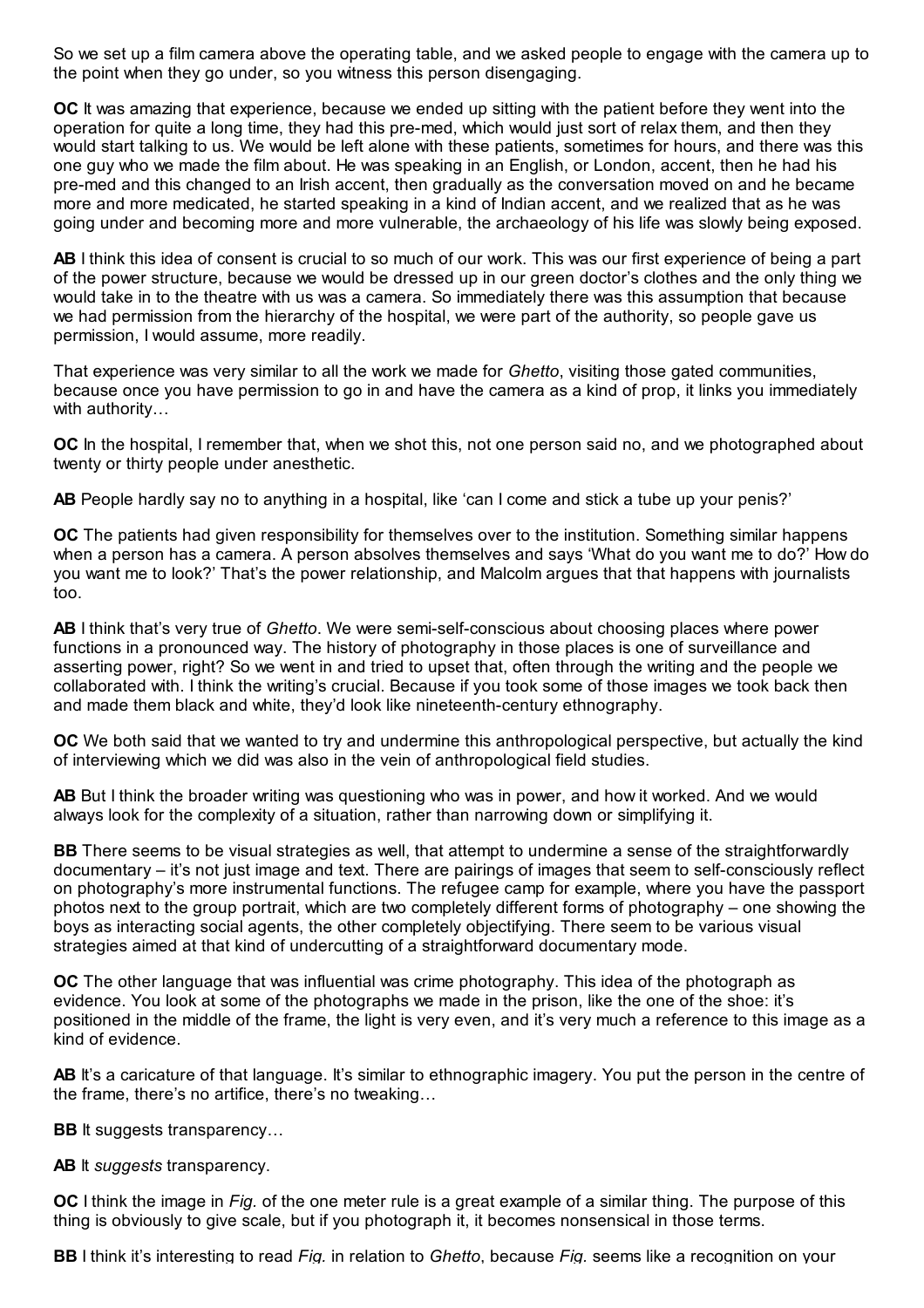**BB** I think it's interesting to read *Fig.* in relation to *Ghetto*, because *Fig.* seems like a recognition on your part that even those techniques you were using to try and undercut the anthropological were – not necessarily flawed – but *Fig.* seems to acknowledge that perhaps there was an imbalance structurally inbuilt in terms of your relation to your subject, that you couldn't avoid. Do you think that's fair?

**OC** I think that's very fair.

**AB** I think it's fair on a number of levels, and it depends how personal we want to get. The impulse was worrying, and then also the techniques and the structure of it.

**OC** We got very interested in Renzo Martin's work. He talks about this civil contract between the artist or the photographer and their subject and how there's a promise that's made when you pick up a camera and want to take a picture of somebody, and the promise is that this is somehow going to help you in some way.

**AB** So it's all a false promise…

**OC** …and we started to respect that equation.

**BB** So when you started out making the work for Ghetto did you think it was a promise you could honour, at least to an extent?

**OC** I would say we did.

**AB** I think we really believed in the project of documentary photography and the possibility that it could enact change, or at least to provide a more complex understanding of these issues, but not necessarily a more complex understanding of the medium of photography and it's dark histories. I think in that way, we started waking up during that process and thinking, 'hang on a second, are we just reenacting what we've come to criticize?'

**BB** Because although you are critiquing, that power structure remains essentially unchanged, so you might almost risk a kind of re-validation of a particular kind of documentary mode…

**AB** When we started doing talks, we got progressively down on that work. The more I thought about it, the more negative I became. But something really interesting happened for me recently when we met Ariella Azoulay, who wrote *The Civil Contract of Photography*. I met her in Israel, having read a lot of her work and really having come to respect her, and she said that out of all the projects we've done, it's *Ghetto* that she really enjoyed, and we're talking about one of the most progressive thinkers about documentary.

The way she talks about photography is a very interesting thing. She suggests there is this contract, but it's not an instant thing, it's very long. She talks both about the photographer being there, the camera being there, the protagonists being there, the witnesses being there, and she reads photographs not in terms of this instant impact, but as an almost cinematic form, where they have a long life, and they will be read in many different ways. There's a lot of possibility for histories and readings to change. So I don't think you can just whack that entire project with the idea that it keeps the power structure exactly integral as it was.

**OC** We were definitely trying to undermine the power structure, but I think your reading is right. *Fig.* then acknowledges that it was flawed, even though it was a good intent. I mean if you look at the work of somebody like August Sander, who was someone who was documenting society, he was either doing something that was utopian and inclusive or he's doing something macabre that was an extension of what was to come, which was Nazi Germany and separation. So it's the way you contextualize it.

**AB** I think another important thing to mention is the way we became more and more aware of the process, but also the materiality of the image. I think *Fig.* was the beginning of that, because we've always shown it at 4 x 5, which was aimed at recognizing the limitations of photography, the process of framing and the mechanical reproduction of it.

More recently, we've spoken about that picture of Arafat we took and the X-ray damage that happened to that. Because we took that picture of Arafat and then when we came back the Israeli Defense Force x-rayed this thing thirty to forty times and this caused this line of damage. But only subsequently did we start talking about how that damage is more important than that mediocre photograph of someone in power.

**BB** Which acknowledges precisely what you were saying about the image not operating as a single moment, this sense that it almost has its own history…

**AB** It's long. And there are many authors to that thing, including the Israeli Defense Force.

**OC** We're doing this project at the moment at Belfast Exposed. We went there and we looked through their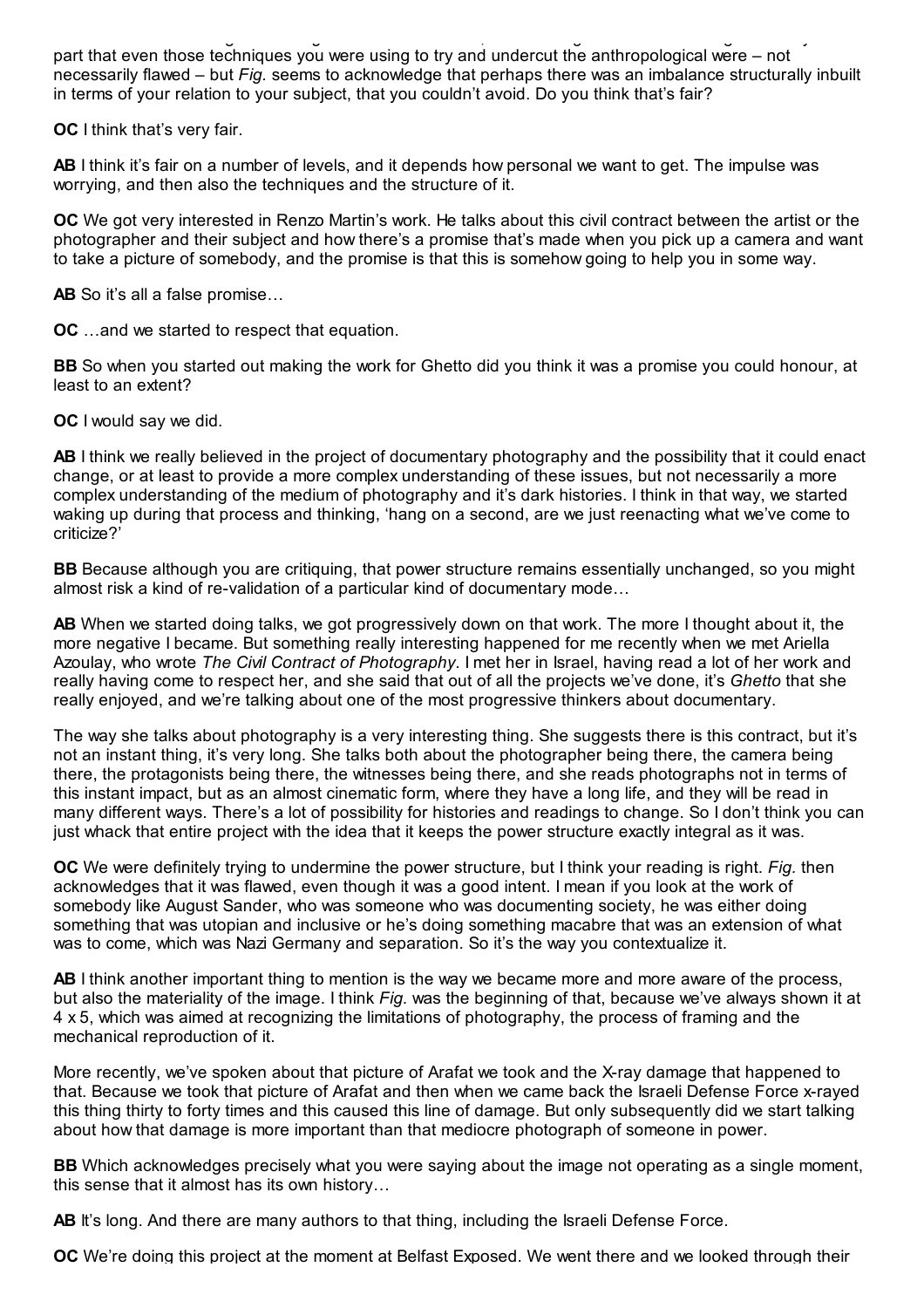archive, which is essentially amateur photography made in the last thirty years by people attending photography workshops. They're pictures which range from recording the troubles and demonstrations and riots and cars on fire to the other extreme of people at home, drinking tea, having sex, girlfriends naked, people doing moonies, whatever. But all in one line of film. You might have a contact strip where the first picture is of a riot and the last picture is of someone doing a moonie.

We thought they were fascinating pictures of the troubles, but what we found most fascinating was the way historians and other people had gone back and looked at this archive and left their markings. So first of all the photographer had made a selection, and had erased aspects of the image that they didn't want, and then someone else had put a sticker on something, then someone else had drawn a cross on that sticker, so there was this whole history of engagement. So this idea of the photograph as one moment becomes undone, it becomes this extension of moments.

**BB** It sounds, then, like *Ghetto* was a process for you, it was a way of thinking through or around what you were doing, and this was changing the whole way through, as you became more aware of how photography has been used in the past. Were there any particular writers or thinkers or experiences that really pushed that thought process forwards?

**OC** I think that when we were really convinced about what we were doing, we were influenced a lot by Kapuchinski. When we were feeling confident…

**AB** When you look at Kapuchinski, he does have that naïve belief in 'the reporter' delivering 'information', and very much upholds this notion of the Western reporter who would come back with these images. I think the reason we loved him related to that famous Stalin quote, 'a million deaths is a statistic and one is a tragedy', and Kapuchinski would bring back that single story, that was emblematic of the whole structure. I guess that was part of what we were trying to do.

**OC** But then we started to feel more uncomfortable about it and realized that many of the people we were photographing were very naïve. They had no real understanding of what we were doing and that was most obvious when we were in the psychiatric hospital. You're photographing people who were highly medicated, who have never had their picture taken before, and we started to feel very uncomfortable. And although we were reading lots of things at the time, when we read that Janet Malcolm essay, it really crystallized something about the uncomfortable nature of this power relationship between us and the things we photographed.

**AB** Then also I think, more recently, those 1930s writers like Walter Benjamin, or Adorno, work that had been out there for eighty years…

**BB** But has seemed to gain new currency in certain circles during the past few decades?

**AB** Yes.

**BB** In the introduction that accompanies the photographs you made in the Cuban psychiatric hospital, you do make clear that you were very conscious of the dubious history of photographing the mentally ill – you explicitly mention morality in these terms. Were there specific instances in this history of photographing the mentally ill that you were particularly aware of, or was it more a general sense of the potential moral complications that concerned you?

**AB** For me it was more this general sense of disbelief regarding the extent of the access we were granted. I think that happened all the way from *Trust* up until work like *Ghetto*. Because you've been given permission by the authorities, it's as though you have free reign. I found that very disturbing. I remember that throughout that period I felt very uncomfortable, and thinking at the time that this probably meant we were doing something interesting, but feeling very uncomfortable…

**OC** So nothing's changed!

**BB** But you do deal with that discomfort very specifically with the portraits you made in the Cuban hospital.

**OC** There was work we were aware of, like Alex Majoli's work in Leros, and the whole Magnum way of recording.

**AB** Most of those photos are taken by the photographer who is standing on his feet and looking down at somebody prolapsed in an embryonic huddle.

**OC** Of course the other side of that was the scientific images of patients being electrocuted and what have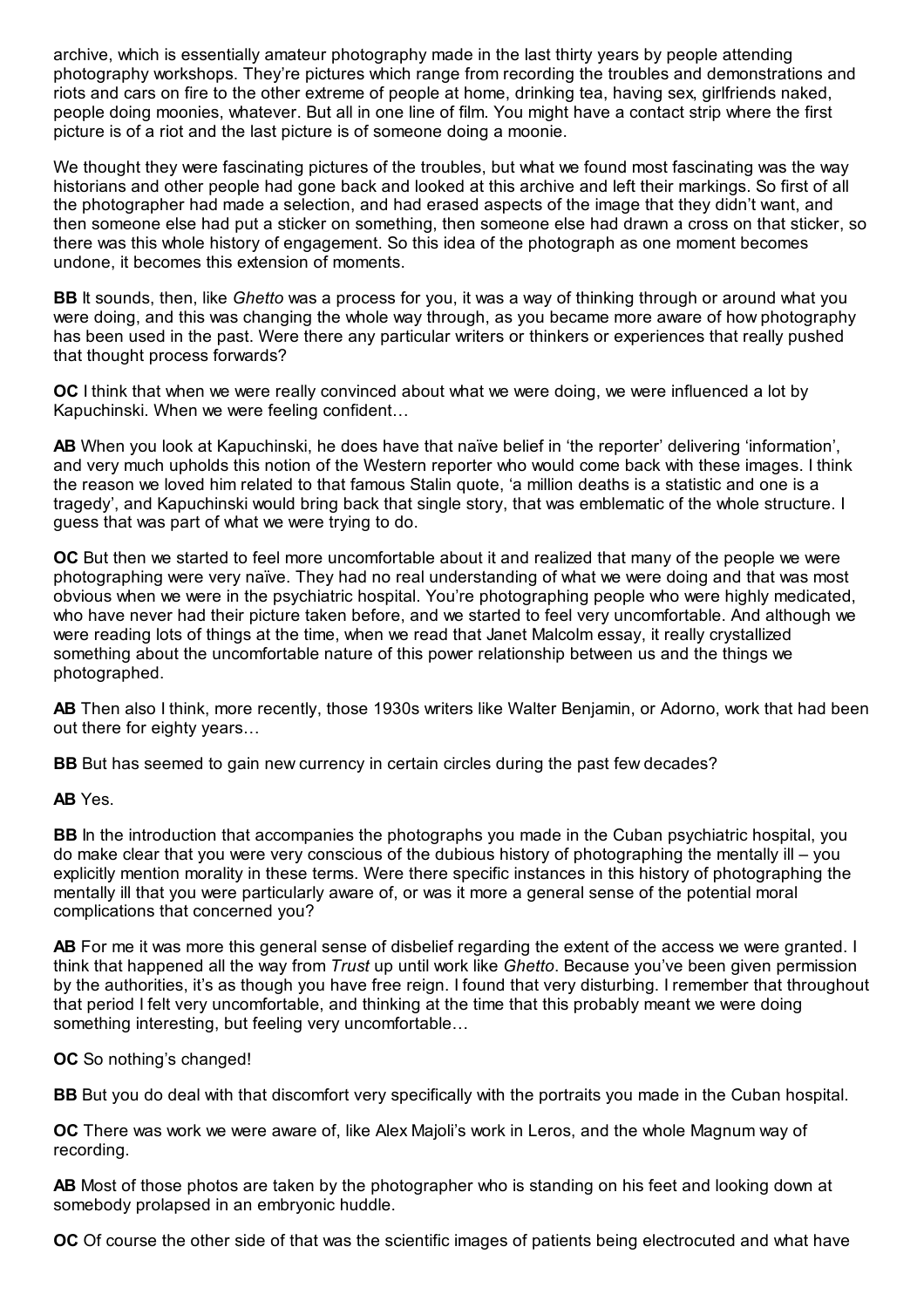you. The history of photographing mentally ill people just felt like a very non-collaborative history. So we were trying to readdress that balance – I don't know how successfully. It was a pretty naïve goal really.

**AB** But remember we were also answering to very particular concerns at that time. We were working for a magazine that was publishing stuff that was available in photo libraries, all that kind of photojournalistic work.

**OC** There were some really uncomfortable moments between us as well. For example, can you remember that time that we were in the big auditorium in the hospital in Cuba? We were stood behind the camera trying to make everyone look at the camera – fifty people who were all severely mentally ill and heavily medicated – so I put my finger up to try and get them to look and then everyone put their hand up, so you had this room full of people with their hands up copying me. We took a picture but then when we got back we got into this big discussion about it, whether it was an abusive thing, whether it was funny – not whether it was a good or a bad picture – whether it was a valid picture. So we'd come to an agreement on some things, but other things were harder to agree on.

**AB** It was also interesting attempting to decide what our default option would be. Do we take a picture when we're in the midst of an argument, or not take the picture? In one position you're at risk of missing that photograph, in the other position you're at risk of losing your moral high ground.

**OC** In the end, I think we decided that taking the picture wasn't the action, but that publishing the picture was the action.

**AB** But I'm not sure I agree with that now. I've still got quite horrible memories of some of those instances. If we think about this photograph not simply as the moment of its publication, but from the point at which you actually decide to do it all the way up to the point where… well, it's ongoing. If that's the history of that photograph then those moments are critical.

**OC** But I'm not trying to be a perfect human being.

**AB** But if we're talking about reinforcing power structures, then taking that photograph is potentially like reenacting that imbalance of power.

**OC** These are the kind of arguments we would have! The position we came to in the end was, if I said to Adam, 'you can't take this picture, it makes me feel uncomfortable', he would resent it enormously, and the same applied the other way round. So we made the decision to let the process be a little more open in order for there to be room for both of us, so we could at least experiment with the discomfort of the situation…

**BB** What was the nature of your interaction with the people in the portraits you made in the psychiatric hospital? How far did you explain the project to them?

**OC** The auto-portraits? We just explained to them technically how to do it and that we were letting them take the picture.

**AB** And also we asked them to give us their narrative, because everyone had a narrative in terms of the position they had chosen. There's the one guy with his hand on his heart and his hand on his head who said that was his struggle.

But I think it's worth taking a step back with this whole photography and madness thing, because we made two projects: the one in Cuba, and one in a criminal psychiatric hospital in Alberta in Italy. That history in Italy is an interesting one, because in Italy here was a guy called Franco Basaglia, who rewrote the way psychiatric illness was dealt with. He started that practice that was then abused by Thatcher and Reagan, of care in the community, this idea of sending people back out, which was very progressive.

**OC** But there was this loop hole with it in Italy because the justice system hadn't embraced Basaglia, so in the prison system, mental health was still dealt with in the oldest sense…

**AB** Like Bedlam old. That place was the most horrific place I've stepped into. I remember there was this one moment there when we looked through a glass strip in a door and there was this guy strapped to a bed and he had a hole that he was shitting though into a bucket under the bed and so we took one picture through the window and then we went in and set up the camera and he lifted his head up and smiled at the camera. I think that speaks volumes about the power of the camera in there.

**OC** And about the way people respond to a camera. A man who can only move his head still looked up and smiled.

**BB** Which is something that seems to concern a lot of recent art photography, particularly portraiture: the